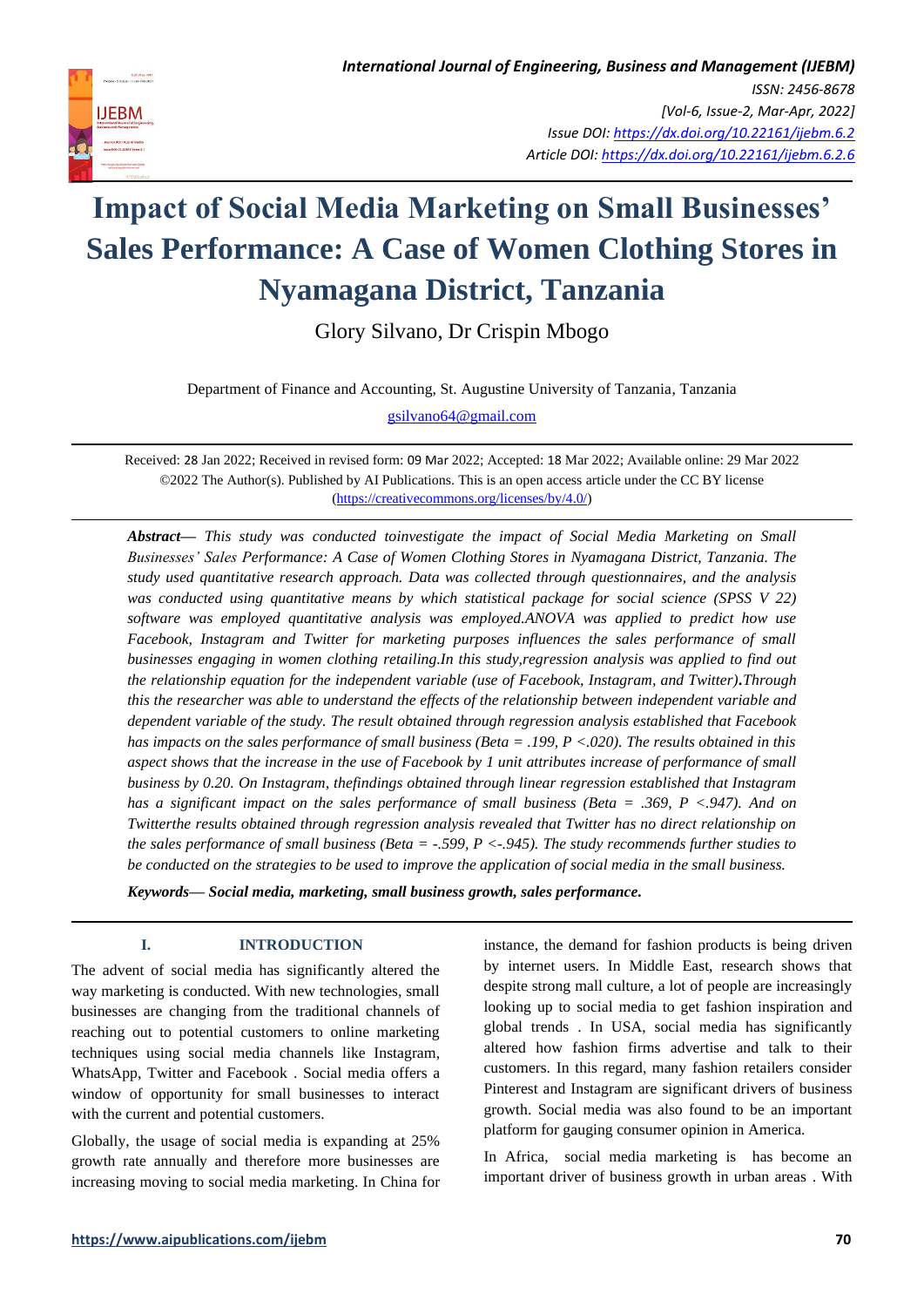rapidly expanding middle class in countries such as Nigeria, Botswana and Kenya, social media is increasingly being used by small business to connect with fashion consumers .

In Tanzania, the number of social media users has grown significantly over the past ten years. According to application of social media has grown from individual use to group use and as result private sectors organizations of various sizes use social media to engage their potential and existing customers. It has also been reported that Facebook being the most popularly used followed by Instagram and Twitter (. At firm level, the majority of women clothing retailers such as those selling clothes, shoes, apparels and hairdressing in Nyamagana district of Mwanza city are small businesses run by families and a couple of employees. employing one or two people . Like many other small businesses in Tanzania, the application of online or internet based management systems is limited but growing . In recent years many women because pandemic have opted to market their goods and services online through social media. To what this trend has contributed to the growth women stores is not known.

## **1. Statement of the Problem**

There is overwhelming evidence that businesses are increasingly leveraging expansion of social media to grow their market share and overall profitability . For small businesses in women fashion industry, social media provides a low-cost means for engaging with their customers. In this regard, the government of Tanzania through its ICT policy and related regulations has encouraged a safe use of social media for business growth . Despite recent growth in internet access and social media users in Tanzania, there is no enough empirical evidence which shows the impact of time and effort spent by small enterprises on social media marketing on business performance. Indeed, Pinto and Yagnik (2017) noted that it is not clear how small businesses are benefiting from their presence on social media for business purposes. This problem can be partly attributed to small businesses' inability to conduct research for gauging impacts of various marketing initiatives (including social media marketing) on their performance. This study sought to address this knowledge gap and sought to in investigate the impact of Social Media Marketing on Small Businesses' Sales Performance: A Case of Women Clothing Stores in Nyamagana District, Tanzania. This was achieved through the following objectives.

i. To determine effects of Facebook on sales performance of small businesses in Nyamagana district.

- ii. To assess effects of Instagram on the sales performance of small businesses in Nyamagana district.
- iii. To determine the impact of Twitter on sales performance in Nyamagana district.

## **II. LITERATURE REVIEW**

2.1 Concepts of social media

#### **2.1.1 Social media**

Social media refers a collection of digital technologies that are based on software designed as applications(apps) and websites that allow people to send or receive information online . Social media platforms such as Facebook, Instagram, and Twitter, for example, enable users to connect and exchange information online. Businesses and companies are now investing some efforts to establish their presence on social media as to let their clients and potential clients to know about them and what they are all about.

The growth of online social networks all across the internet are often tied to social media. Such social networks play crucial role in connecting people and facilitating sharing of information to masses . A report by World Economic Forum (2020) indicated that around 1.56 billion people in the world are using social media. In 2022, the total number of social media users is projected to reach 3.29 billion worldwide. Such enormous growth presents an opportunity for businesses to learn about consumer's needs while personalizing the marketing of their products and services . In the last decade, social media became very popular to be used as a marketing tool because of the true potential that that it has. With regard to small businesses, social media is essentially digital marketing channel people use to communicate with customers through advertising while learning about their tastes and preferences.

#### **2.1.1.1 Facebook**

Facebook is a social networking site that permits users to interact with supports, family, and associates, as well as interchange images and videos. (Holzner, 2009). On Facebook there are accounts of individual users who are also consumers of goods and services marketed and provided by retailers Facebook allows marketers to have a two-way conversation with customers and may speed up the flow of information about a business, therefore boosting its performance. (Fulgoni, 2016). Therefore, Facebook is a very huge and important platform for marketers where marketing activities can take place.

Facebook is a website that is fun to navigate and very easy to use. In order to roll in, it takes only few minutes and one will be led to their home page. There, one can customize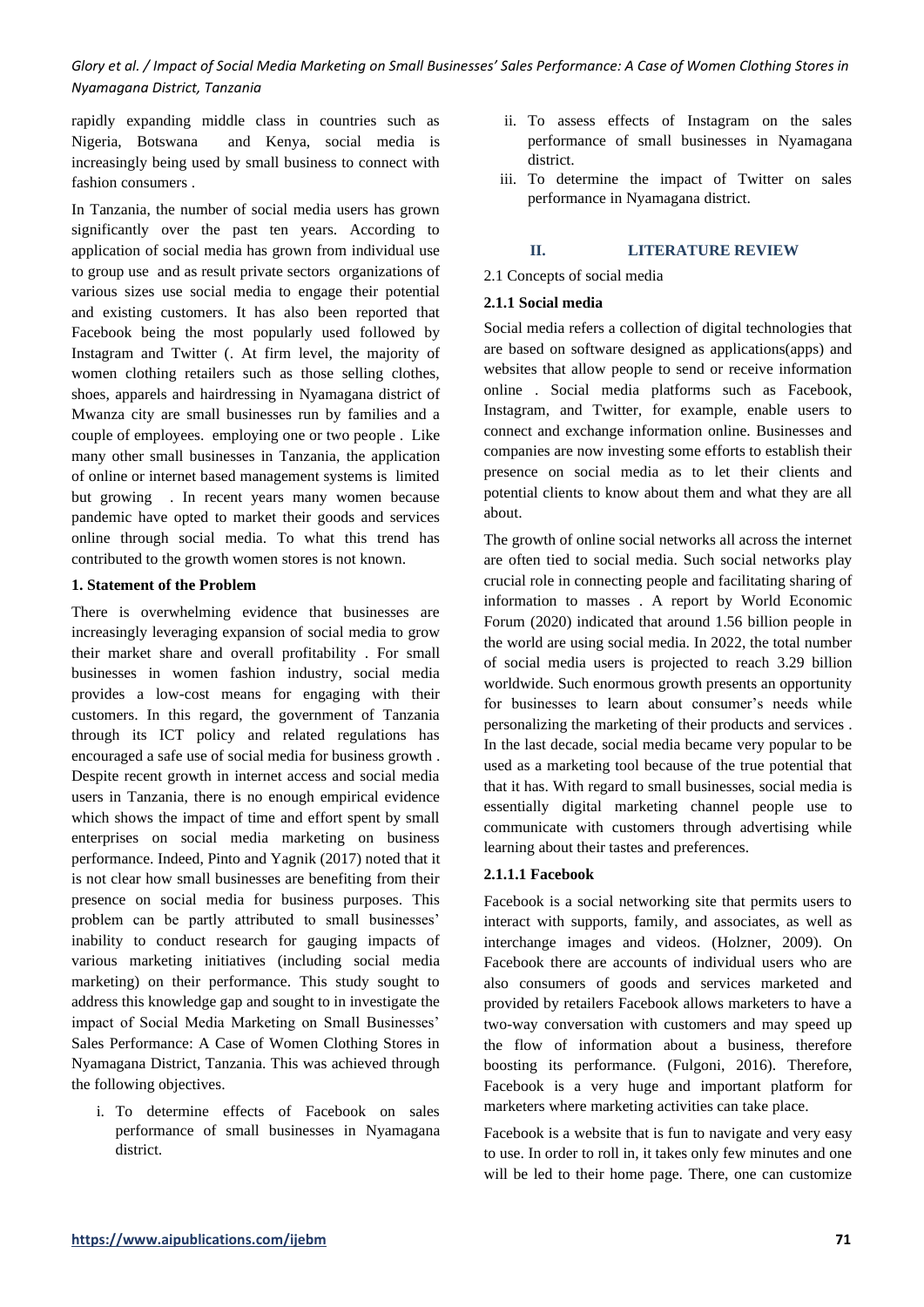their profile and make it as unique and as attractive as they like. It's important for one to personify their business page to look like the business venture is operating the website.

#### **2.1.1.2 Instagram**

Instagram is a social media app that allows individuals to share photographs related to photography (Linaschke, 2011). Instagram marketing is a powerful tool for promoting a product since, as the saying goes, a picture is worth a thousand words. Silva et al. (2013). Because of the relatively cheap price, connectivity, global reach, and access to data and analytics, brands utilize social media marketing as their marketing mix pattern (Pinto and Yagnik, 2017). Instagram has billion monthly active users: Every day, 200 million of them view one business profile. (Newberry, 2019). Instagram is one of the social media platforms that has a large number of users, very interactive, and is simple to use.

#### **2.1.1.3 Twitter**

Twitter is a part of the social networking phenomena that has emerged as a result of Web 2.0 technology. Twitter is one of the popular social media platforms that lets users to share information through instant news feed, (Mistry, 2011), by posting short-term comments on their understandings and views (Bristol et al. 2010). Following the registration of a Twitter account on [\(www.twitter.com\)](http://www.twitter.com/), users can create profiles with some of their personal details like a twitter name. Thereafter, they allowed sending and receiving tweets/messages through any internet connected devices such as computers, tablets and smartphones (Maclean et al, 2013). A tweet can contain text as well as links to photographs or videos, and it can also be retweeted to reach more users. In a social media marketing context, tweets created and shared by retailers on twitter can be mostly the details about their businesses, updating their customers on their locations, the services and products that they sell, new arrivals, and contacts on how they can be reached.

#### **2.2.2 Social media marketing**

The interaction between buyers and sellers, for the purpose of exchanging goods and or service is termed Marketing. It includes informing buyers about the products which are available and influencing them to make purchases while leaving other many options of the same kind behind (Camil, 2017). Lately, marketers stopped to rely only on the traditional communication means like the word of mouth, newspapers, television and newspapers to advertise and reach out to their buyers and potential buyers, Instead, they take advantage of the presence an online audience, to advertise and reach out to potential buyers online.

McKinsey & Company revealed that, 70% of marketing leaders in fashion commercial amplified the use of their (social media) platforms over the traditional is significant for the subsistence of their business in the long run. When developing a company's marketing strategy, social media is now involved as a very important aspect of marketing. Marketing by using digital platforms is what we name, social media marketing. It's a form of marketing that involves the use of social media platforms like Instagram, Facebook, and Twitter to promote business and increase traffic online. Different business ventures have different purposes, needs, and visions as to why they venture in the online world, but the sole aim is to reach out to their customers and grow as a business

## **2.3 Institutional Theory**

This research draws on institutional theory to explore how adoption of social media marketing helps small businesses to maintain their legitimacy and better performance results. Institutional theory originated from works of management scholars such as Meyer and Rowan (1977). The theory was later extended by Scott (2005). Institutional theory posits that organization often operate in response to various pressures from the environment that have the potential to affect their performance.

Business firms often change because of coercive pressure from consumers i.e. compulsion to conform to the rules/needs of consumers who have reward and sanction power. For instance, because social media has become a main way of engaging customers who employ a substantial expanse of time on the internet, many businesses are shifting to social media marketing. Also, there is a mimetic pressure i.e. compulsion to align with the behaviour of other organizations. Businesses are moving to social media marketing so that they may not be outperformed by their competitors who have strong online presence.

Thousands of people use social media podiums on a consistent base, social media marketing allows businesses to access and communicate with a large audience for little or no money. (Fauser et al. 2011). This has been forcing clothing businesses to change from traditional marketing channels to social media marketing. The major goal of social media adaptation is connectedness, or the capacity to meet new people and connect with potential customers, develop new contacts, develop new networks and business associates (Mayfield 2011). This theory is applicable to the present study. because it unveils the relationship small businesses social media marketing initiatives and business performance. In other words, the current study will use institutional theory to explain how small business marketing initiatives particularly use of social media in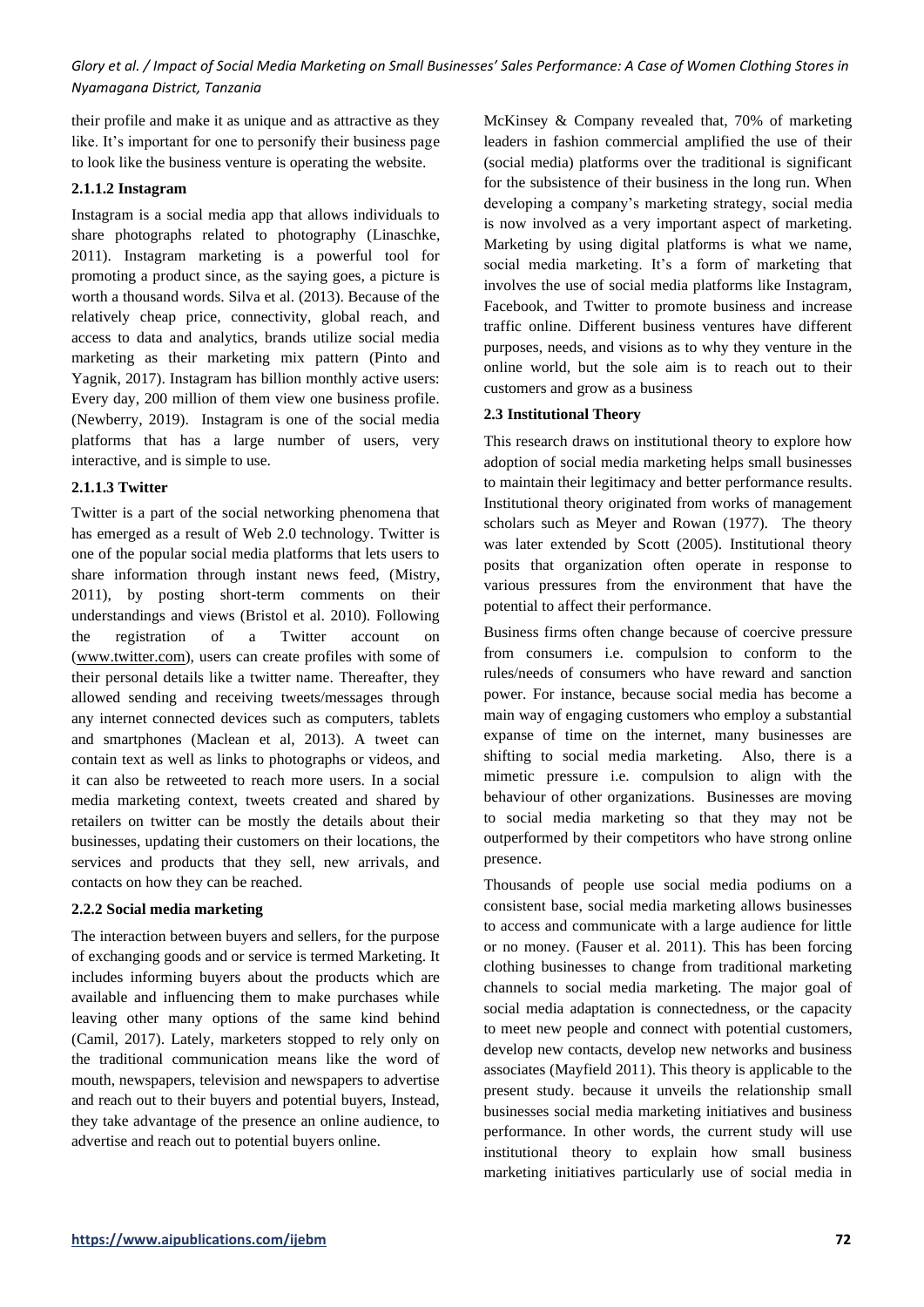order to encourage customers to purchase goods and services.

## **2.2 Empirical Review**

The empirical literature analysed in this study focuses on three research objectives that guided this investigation include impact of Facebook Instagram and the impression of Twitter on small business performance.

## **2.2.1 Impact of Facebook on Small business Performance**

Jenalyn, et al (2020) observed that internet users can create a public profile and communicate with other users on social networking sites like Facebook. The study revealed that when it comes to Facebook, it is worth noting that the business owners are not maximizing the features, use, and settings of its business page. Matthias, (2020) opined that entrepreneurial marketing tactics that use the supremacy of societies may be found on social media, especially when paired with established techniques such as celebrity endorsement.

Haarman, et al (2020) examined the effectiveness of online Facebook campaigns, whereby Facebook usage was approximately three to four times lower in West Africa. Approximately 10 per cent of targeted Facebook users engaged with campaign content onlikes, comments, shares or clicks. The study indicated that fewer than 3 in 10,000 people who saw the advertisement on Facebook were willing to complete their business transactions; this is because targeted Facebook ads are perceived to be a cheaper option for campaign implementers compared to traditional outreach activities.

Al-Hadban (2014) his study focused on Facebook and its usefulness as a means of marketing products among the Saudi Arabia community. His study revealed that advertising platform helps businesses to use information of each Facebook member for niche marketing and Facebook was found to present itself as the supreme marketing display place in the target market.

In another study in Saudi Arabia conducted by Al Ghamdi et al, (2014) on the effectiveness of Facebook as a marketing tool, it was found that Facebook is such a popular social media platform among users and was incredibly inexpensive when compared to advertisement to print or broadcast channels and was capable of reaching a far larger audience. However, Hamdi (2014) recommends that should that the business should use Facebook features to stimulate inclusiveness and display audio/visual elements. This implies that business should take their time to analyse the presence of online audiences and constantly create contents that will attract consumers.

Fink et al (2020) took a longitudinal study to explore the long-term effect of entrepreneurial marketing on Facebook and unveiled that celebrity supporter credibility enhances purchase purposes among the followers of the sponsored Facebook fan civic by pleasing the eye the image of the sponsor's brand. Brand difference, according to those researchers serves a dual purpose: strengthening the influence of celebrity endorser credibility on brand image while also buffering the effect of brand image on purchase intention. This implies that, to be able to impact purchase purpose over a long period is a very powerful force that makes a celebrity endorser approach a key item in the entrepreneurial marketer's toolbox especially given that previous research highlights on the potential adverse impact of traditional revealed commercial post on Facebook (Boerman et al 2017)

Vaidy (2020) also carried out an online study of 200 random Facebook users in Kathmandu, Nepal and found that among the numerous social networking sites, Facebook emerged as the most popular platform among Nepaleses. He recommended that, the marketer in their advertisements of products should do so with better information and customize their advertisements on Facebook. This is because Facebook users are concerned about the advertised goods and its quality. When it comes to social media marketing, the marketer should be more up to date and engaged with users, as the client expects a higher degree of connection with the knowledge of previous products in social media platform. This implies that, on Facebook, some customers look for information about the product, share and give their views about it before making a purchase decision.

## **2.2.2 Impact of Instagram on Small business Performance**

Instragram is another platform that has gained popularity among marketers that base the advertisement on product photos. Salleh et al, (2015), studied Instagram Marketing where they analyzed the content of top Malaysian Restaurant Brands, in their study. They found out that seven of the top 10 businesses have a presence on Instagram. Photo-based social media presence appears to be effective in advertising restaurants, as its popularity grows among sellers. There has been a transition in recent years from text-based social media marketing to social media marketing with rich visual elements.

Instagram is a popular photo-sharing social media platform for businesses to share photographs with their clients (Katherine, 2013). This implies that, for business firms that deal with supplying and selling items that meet basic human needs, (food, shelter or clothing) photo-based media sites like Instagram are very good for use in sharing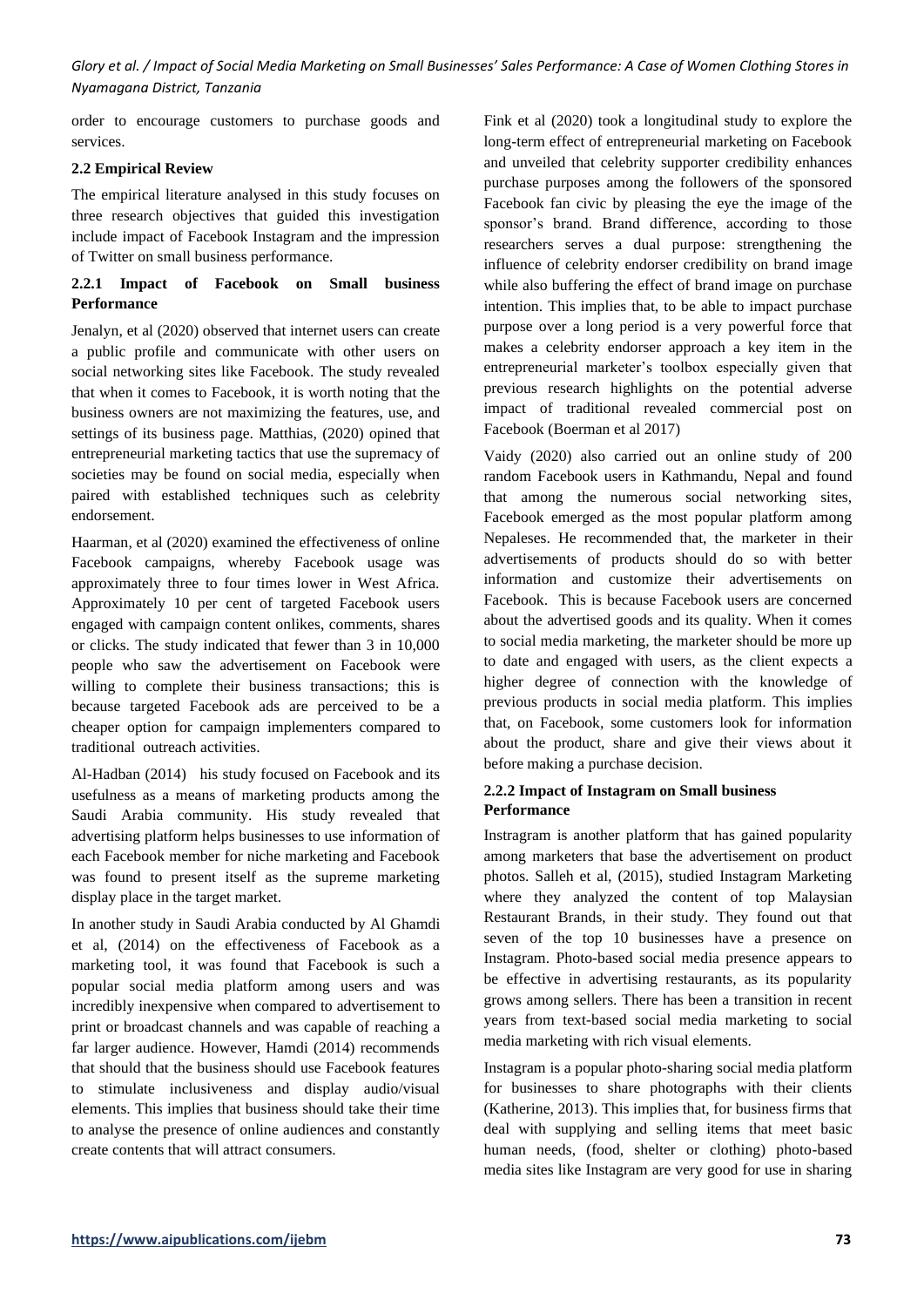high resolution the pictures of goods or services that they supply.

Khan, (2018) in his quantitative study to determine the effects of Instagram marketing on buyer behavior overall brand equity, found that, firstly, Instagram marketing has a strong optimistic and direct inspiration on brand equity. Secondly, brand equity was reported to have a mediating power on the relationship between Instagram marketing and consumer behaviour. Also, marketing efforts on Instagram has been found to have a direct and beneficial impact on customer interests, readiness to pay a higher price, and brand loyalty. This finding implies that, any marketing made on Instagram has a certain stimulus on consumers' response.

Schaffer and Debb, (2020) in their Australian study using 40 item Instagram and Well-Being Questionnaire (IWBQ) found a three-factor structure for Item 14: (a) sense of belonging, (b) self-expression, and (c) documentation/curation studies It was also revealed that Instagram use has been important in stimulating growth and development of small business as it enhances linkage between customers and business owners hence facilitate increase of sales.

Ena and Jonatan (2016) contended that Instagram is one of the most essential social media platforms because it allows businesses to reach out to their target audiences through visual storytelling. 'These researcherstested this relationship using semi-structured interviews with two famous personal Instagram pages, as well as a semistructured interview with a Digital PR & Social Media strategist. Their research revealed that some photo kinds and styles are better than others when it comes to dissemination of information on brand. According to their data, Instagram happenings have a beneficial influence on traffic flow to the company's website/web store.

## **2.2.3 Impact of Twitter on Small business Performance**

Twitter is mostly used as communication platform and its impact on firms' performance. With knowledge, Bulearea & Bulearea (2010) conducted a study with the aim of investigating effectiveness of Twitter a tool for enhancing marketing strategies of small businesses. They used a qualitative approach and concluded that, while Twitter should not be considered as the be-all and end-all of our communications, it is still an important tool to use, particularly if businesses need to listen to and impact customer sentiments. In their study, the experts concluded that social media and Twitter may provide as many benefits to businesses in relations to interacting, relationship building, and online branding possibilities as they can create irretrievable and costly damage from unfavorable electronic words of mouth. (e-WoM)

Soboleva et al, (2015) did research on Twitter marketing, the limitations as well as opportunities. They used data from two years of Twitter activities from world's largest brands in the automotive industries like Hyundai, Honda, and Kia), and Luxury industries (Luis Vuitton, Burberry and Gucci). Although user involvement may be measured using retweets, likes, and listing frequency, their results indicate that one measure, retweet frequency, is usually adequate. Because retweeting and favoriting are closely connected, combining together in any dimension scheme adds minimal information and serves as a signal of possible secondary reach.

Quinton and Wilson (2016) in their study indicated that Twitter like most of other social media marketing tools, fosters the development of business partnerships through the real-time flow of information between like-minded groups, between enterprises and their suppliers, consumers, and peers. Cripps et al (2020) in their twostage investigated Twitter usage small businesses' marketing innovation and concluded that SMEs' used Twitter as an important medium disseminating information through, promotion and related invention within their industry.

## **III. RESEARCH METHODOLOGY**

A descriptive design incorporating quantitative research approach was adopted for conducting the study as t is a scientific method that involves observing and describing the behavior of a subject without influencing it in any way (Ogula 2012).The target population of this study was the 209 differentclothing stores owned/operated by women entrepreneurs in Nyamagana district, Tanzania. From the target population, a sample size of 136 owner/operators clothing stores who had had been operating for more than 3 years. The sample was determined using Krejcie and Morgan's (1970) sample size determination table and selected from the population using stratified random sampling technique.

The study was based on primary data collected by using a self-administered questionnaire that used closed and open ended questions. For the closed ended questions, the study adopted a five point Liker scale where the target respondents indicated the extent of their agreement/disagreement with each statement ranging from 1= Strongly Disagree to  $5 =$  Strongly Agree. In analyzing the quantitative data, with the aid of statistical package for social science (SPSS Version 22) software the study used descriptive statistics and multiple regression analysis was performed to ascertain the effects of social media marketing on the sales performance of women clothing store businesses.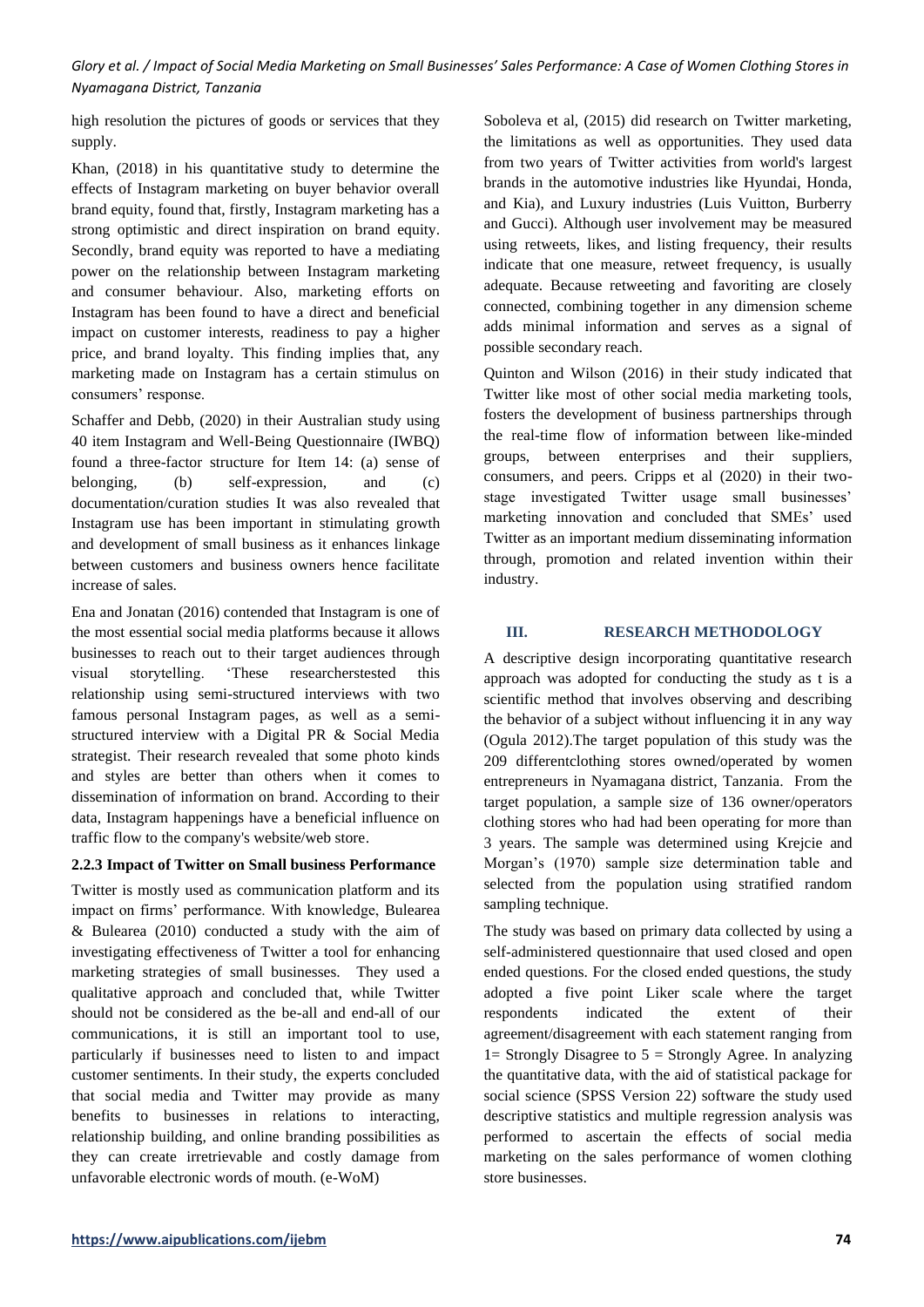## **IV. ANALYSIS AND DISCUSSION OF FINDINGS**

#### **'4.1 Reliability analysis**

To measure the reliability of the data collection instruments an internal consistency (Mugenda 2003), Cronbach's alpha was computed using SPSS. The pilot study involved questionnaires from 8 women/operators of clothing stores. The data obtained from these respondents was analyzed using SPSS Cronbach's alpha. According to Zinbarg, (2005) Cronbach's alpha is a coefficient of reliability that gives an unbiased estimate of data generalizability.

Table 1 shows that the Cronbach's Alpha  $(\alpha)$  value for facebook advertising (0.871), followed by sales performance (0.887), instagram advertising (0.821) and twitter advertising (0.807). Overall all the items in each factor in the research instrument were above 0.70 satisfying Nunnally (1967) who asserts that an alpha coefficient of 0.70 or above is an acceptable measure of the internal consistency of the research instruments and could be generalized to reflect opinions of all respondents in the target population on the impact of social media marketing on small businesses' sales performance: a case of women clothing stores in Nyamagana district, Tanzania.

*Table 1: Reliability statistics of the constructs in the study*

| Construct<br>Variable       | Cronbach's<br>Alpha $(a)$ | Number of<br>items |
|-----------------------------|---------------------------|--------------------|
| Facebook                    | 0.874                     |                    |
| Instagram                   | 0.821                     |                    |
| Twitter                     | 0802                      |                    |
| <b>Sales</b><br>performance | 0.887                     |                    |

#### **4.2 Demographic Data**

In this study, demographic data of participants was collected in order to enable interpretation of the research findings. As shown in table 2, the respondents' demographic data included respondents' gender, age, education level and experience in women clothing enterprises.

|            |    |        | Category               | Frequency      | Percentage |
|------------|----|--------|------------------------|----------------|------------|
| Gender     |    |        | Female                 | 105            | 77.2       |
|            |    |        | Male                   | 31             | 22.8       |
| Age Group  |    |        | 17 - 25 Years          | 62             | 45.6       |
|            |    |        | 26 - 30 years          | 39             | 28.7       |
|            |    |        | 31 - 39 years          | 33             | 24.3       |
|            |    |        | $40+ years$            | $\overline{2}$ | 1.5        |
| Education  |    |        | <b>Basic Education</b> | 39             | 28.7       |
|            |    |        | Certificate/Diploma    | 58             | 42.6       |
|            |    |        | <b>Bachelor Degree</b> | 39             | 28.7       |
| Occupation |    |        | <b>Business Owner</b>  | 39             | 28.7       |
|            |    |        | Employee               | 59             | 43.4       |
|            |    |        | Consultant             | 38             | 27.9       |
| Experience | in | Social | 0 to 3 years           | 39             | 28.7       |
| Media Use  |    |        | 4 to 7 years           | 39             | 28.7       |
|            |    |        | 8 to 10 years          | 39             | 28.7       |
|            |    |        | 11 years and above     | 19             | 14.0       |

*Table 2: Demographic characteristics*

Table 2 indicates that that 77.2 percent (105 ) of the participants were female while 22.8 percent (31) of the respondents were male. This implies that many small women clothing stores in Nyamagana district are owned either by women or run by a female employees. This can be partly attributed those female owners and employee have a better understanding of women fashion tastes and capable are capable of running women clothing stores.

Table also shows that 45.6 percent of the respondents had the age of between  $18 - 25$  years, 28.7 percent of the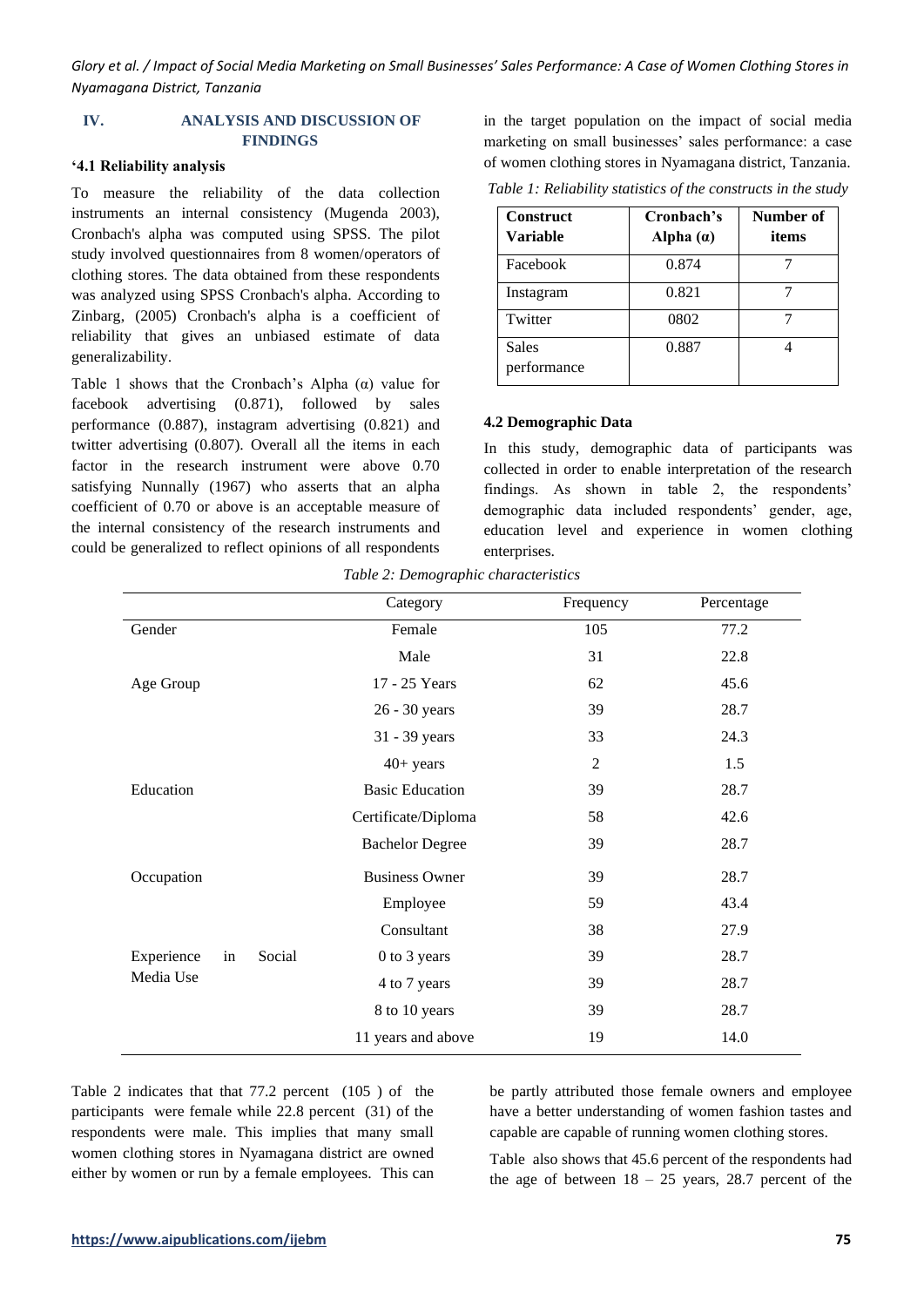respondents are age range of 26 – 30 years, 24.3 percent in between  $31 - 39$  years while only 1.5 percent were 40 years and above. This indicated the majority of proprietors of women clothing stores in the study area are Y generation (young) women who are technology oriented and would be expected to be using social media for their marketing communication activities with their target markets.

In addition, table 2 reveals that 28.7 percent of the respondents are of basic education level, 42.6 percent with certificate/diploma level of education and 28.7 percent have a bachelor degree and above education status. These findings imply that majority of the respondents are well educated and would be expected to be aware about the use of social media in small business.

Lastly, table 2 indicates that 28.7 percent of the respondents have between  $0 - 3$  years experience in using social media in women clothing business while 28.7 percent experience of 4 to 7 years and 43.6 percent for above 8 years in using social media the same business. Thus the majority of owner/operators of women clothing stores are well experienced in the use of social media in small business and are expected to give reliable information regarding impact of social media advertising on their business performance.

## **Research objective**

## **4.3 Contributions Social Media Marketing on the Performance of Small Businesses**

In this subsection, the general contributions of social media on the sales performance of small business can be established. This was established by determining the relationship between the independent variables and the dependent variable. Thus, in this subsection data were analysed using descriptive statistics, regression analysis, correlation, analysis, homoscedasticity as well as autocorrelation, as presented in the subsections below.

## **4.3.1 Linearity Assumption**

Linearity is the property of a mathematical relationship, which can be generalized for function in more than one dimension; linearity means the property of a function of being compatible with addition. The violations of this assumption can negatively affect the prediction and inference. Linearity assumption can be obtained through performance of correlation analysis. The results found in this assumption were summarized and presented in Table 4.4

|                                        |                        | Facebooks has impacts<br>on the sales<br>performance of small<br>business | Instagram has impacts<br>on the sales<br>performance of small<br>business | Twitter has impacts on<br>the sales performance of<br>small business |
|----------------------------------------|------------------------|---------------------------------------------------------------------------|---------------------------------------------------------------------------|----------------------------------------------------------------------|
| Facebooks has impacts on the           | Pearson<br>Correlation |                                                                           | $.229***$                                                                 | $.235***$                                                            |
| sales performance of small<br>business | $Sig. (2-$<br>tailed)  |                                                                           | .007                                                                      | .006                                                                 |
|                                        | N                      | 136                                                                       | 136                                                                       | 136                                                                  |
| Instagram has impacts on the           | Pearson<br>Correlation | $.229***$                                                                 | 1                                                                         | $.664***$                                                            |
| sales performance of small<br>business | $Sig. (2-$<br>tailed)  | .007                                                                      |                                                                           | .000                                                                 |
|                                        | $\mathbf N$            | 136                                                                       | 136                                                                       | 136                                                                  |
| Twitter has impacts on the             | Pearson<br>Correlation | $.235***$                                                                 | $-.664**$                                                                 | 1                                                                    |
| sales performance of small<br>business | $Sig. (2-$<br>tailed)  | $-.006$                                                                   | $-.000$                                                                   |                                                                      |
|                                        | N                      | 136                                                                       | 136                                                                       | 136                                                                  |

*Table 4.7 Correlations analysis showing Linearity Assumption*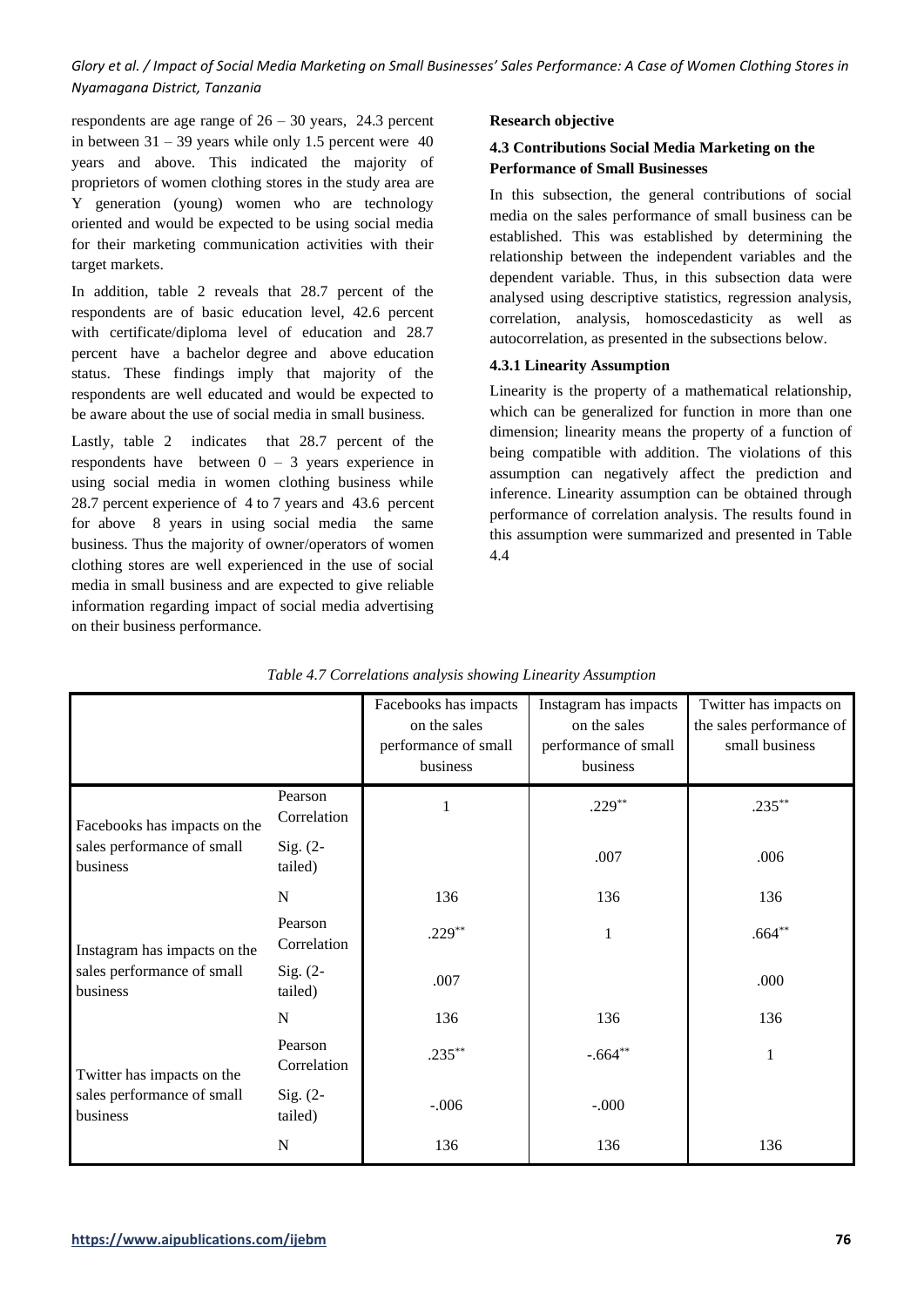## \*\*. Correlation is significant at the 0.01 level (2-tailed)

According to Table 4.4 the results obtained in this subsection shows that there is a general relationship between social media use and SME's sales performance. The relationship can be shown by a correlation of 0.01 significance. This can be shown individually by the relationship between Facebook and sales performance of small business (r  $(136) > 1p < .006$ ). In addition, it was revealed that there is a relationship between Instagram has impacts on the sales performance of small business (r  $(136)$ >1p<.007). Finally, the study revealed the negative correlation between the use of twitter and performance of sales of small

business in Nyamagana district which can be depicted by  $(r(136) >1 p<-.000)$ .

## **4.3.2Normality Assumption**

This assumption attempts to check whether variables are normally dispersed in order to permit easy estimate of values. Tests test is important and when violated it led to the results, which are uneven validity and reliability of estimates. In determining normality, assumption the researcher performed test of Skewness – Kurtosis, the results obtained in this aspect was summarized and presented in Table 4.5 below as follow.

| Model                                                                  | N                | Min              | <b>Max</b>       | <b>Skewness</b>  |                   | <b>Kurtosis</b> |                   |
|------------------------------------------------------------------------|------------------|------------------|------------------|------------------|-------------------|-----------------|-------------------|
|                                                                        | <b>Statistic</b> | <b>Statistic</b> | <b>Statistic</b> | <b>Statistic</b> | <b>Std. Error</b> | <b>Statist</b>  | <b>Std. Error</b> |
| Facebooks has impacts on the<br>sales performance of small<br>business | 136              |                  | $\overline{4}$   | .463             | .208              | .815            | .413              |
| Instagram has impacts on the sales<br>performance of small business    | 136              | 1                | 3                | .583             | .208              | .736            | .413              |
| Twitter has impacts on the sales<br>performance of small business      | 136              |                  | 5                | .539             | .208              | 1.332           | .413              |
| Valid N (listwise)                                                     | 136              |                  |                  |                  |                   |                 |                   |

**Source; Field Data (2021)**

According to Table 4.5, it is shown that Skewness-Kurtosis test revealed all variables were normally dispersed as their values ranged within acceptable values. The variables were distributed in the acceptable range of Skewness – Kurtosis test of  $\pm$  3.13.

## **4.3.3 Homoscedasticity Test**

This test normally undertakes the equal variance of errors which exists among the independent variable thus provide wide room to assume the consistency spread of error among variables. This test employs a scatter plot of standardized residuals versus predicted values to check whether homoscedasticity was satisfied as shown in Figure.

Normal P-P Plot of Regression Standardized Residual Dependent Variable: Experience in Social Media Use in your Business



## **Source; Field Data (2021)**

Homoscedasticity test was statistically satisfied as scatter plot depicts random scatter of residuals around horizontal line (line). Osborne and Waters (2002) claims that Homoscedasticity can be examined when there is random scatter residual around the horizontal line. The last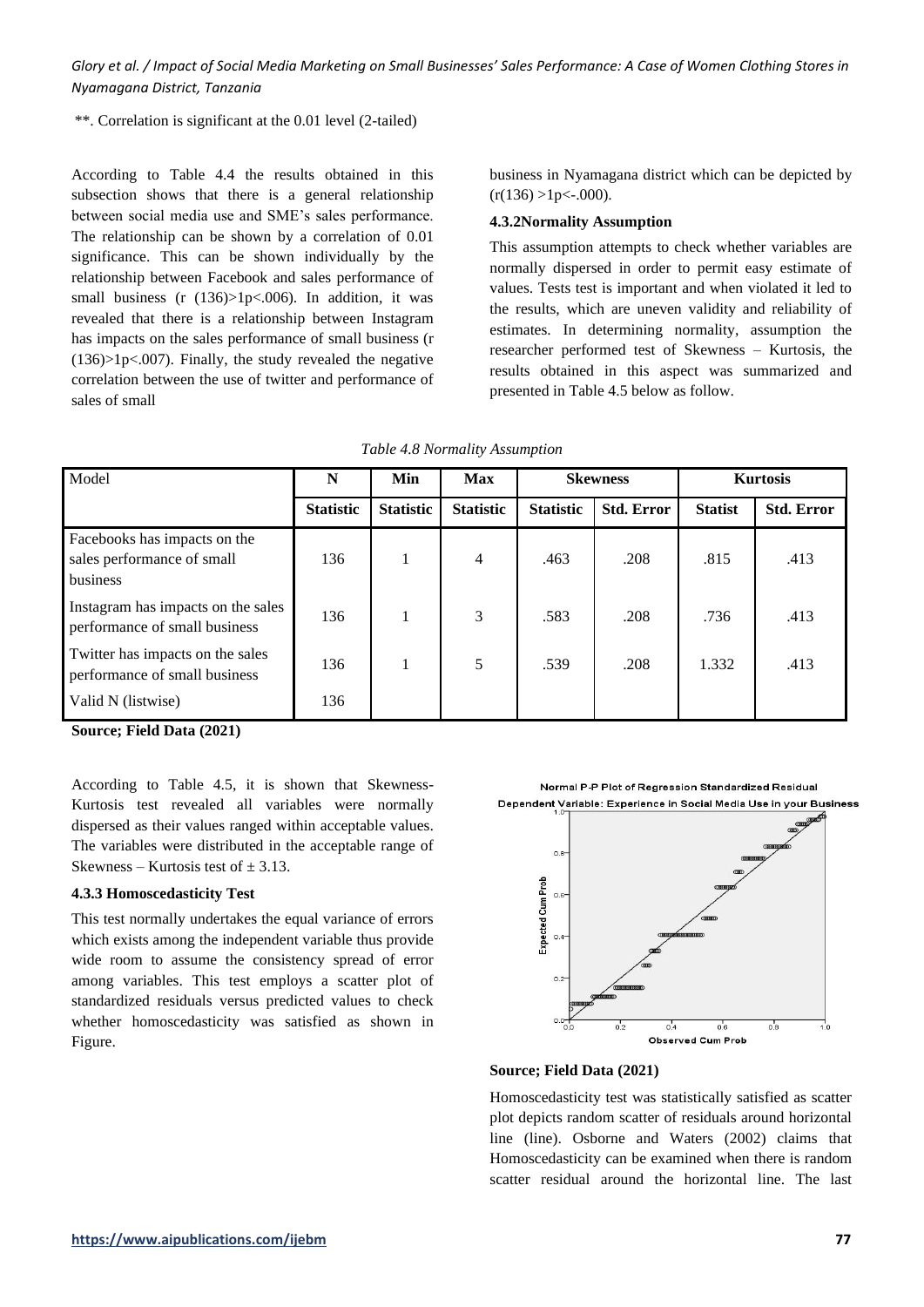hypothesis of the linear regression analysis is homoscedasticity, which the using scatter plot can determine is good way to check whether the data are homoscedastic (meaning the residuals are equal across the regression line (McCulloch, 1985). The presentation made in the above shows that the data presentation is homoscedastic. A scatterplot of residual versus predicted is good ways to check for homoscedasticity. There should be no clear pattern in the distribution, if there is cone shaped pattern; the data is not homoscedastic (Breusch, and Pagan 1979).

## 4.7.4 Autocorrelations

It anticipates to test independent of errors among variables (Stevens, 2009). When this assumption is violated, Type I and Type II errors are likely to affect the results (Osborne and Waters, 2002). Durbin – Watson test was conducted to check whether autocorrelations exist between the independent and dependent variables as shown below.

*Table 4.9 Autocorrelations*

| <b>Model</b> | R                 | <b>R</b> Square | <b>Adjusted R</b><br><b>Square</b> | <b>Std. Error of the</b><br><b>Estimate</b> | <b>Durbin-Watson</b> |
|--------------|-------------------|-----------------|------------------------------------|---------------------------------------------|----------------------|
|              | .199 <sup>a</sup> | .040            | .033                               | .014                                        | 2.638                |

**Source; Field Data (2021)**

The test shows the existence of autocorrelation which is low among the variables as Durbin – Watson coefficient was within an acceptable range (2.052) (Table 4.5). According to Field (2009), Durbin - Watson coefficient below 1.5 or above 2.5 may raise a concern. According to Gujarati et al (2009), a Durbin-Watson tests assumes in the rule of thumb that value of  $1.5 < d < 2.5$  show that there is no auto – correlations and only between direct neighbouring, which are first order effect. Similarly, Kmenta (1985) suggests that the Durbin – Watson statistics is used to detect autocorrelation in the residuals from a regression analysis. The Durbin Watson statistics will always assume a value between 0 and 4.

## **4.3.5 Multicollinearity Test**

This assumption proposes to measure whether variables are not correlated. Keith (2006) recommends that there should be low correlation among independent variables to permit clear examination of significance effects of each dependent variable predictor. VIF and tolerance were calculated to determine level of Collinearity. The results obtained in these aspects was summarized and presented in Table 4.7.

| Model                                                                  | <b>Collinearity Statistics</b> |       |  |
|------------------------------------------------------------------------|--------------------------------|-------|--|
|                                                                        | <b>Tolerance</b>               | VIF   |  |
| Facebooks has impacts<br>on the sales performance<br>of small business | 1.000                          | 1.000 |  |
| Instagram has impacts<br>on the sales                                  | .947                           | 1.056 |  |

|  |  | Table 4.10 Multicollinearity Test |  |  |  |
|--|--|-----------------------------------|--|--|--|
|--|--|-----------------------------------|--|--|--|

| performance of small<br>business                                     |      |       |
|----------------------------------------------------------------------|------|-------|
| Twitter has impacts on<br>the sales performance<br>of small business | .945 | 1.058 |

VIF and tolerance rate independent variable had low multicollinearity as their coefficients were within the acceptable value range (Table 4.7). Stevens (2009) claims low VIF and high tolerance rate suggests for low Collinearity. According to Keith (2006), tolerance ranges from 0 to 10 while VIF ranges between 1 and 10. According to (Obrien, 2007) multicollinearity discusses to the condition in which more than two explanatory variables in a multiple regression model are highly linearly related, the correlation between independent variables is equal to 1 or -1. Normally perfect correlation can rarely be faced in a data set, more commonly; the issue of multicollinearity arises when there is an approximate linear relationship between two or more independent variables. Similarly, Multicollinearity occurs when independent variables in a regression model are correlated. Linovesky (2001) suggested that correlation is a problem because independent variable should be independent. If the degree of correlation between variable is high enough, it can cause problems when you fit the model and interpret the results.

# 4.7.6 Multiple Linear Regressions Analysis

Following fulfilment of the assumptions, multiples investigation was directed to determines the relationship between independent variables and dependent variable as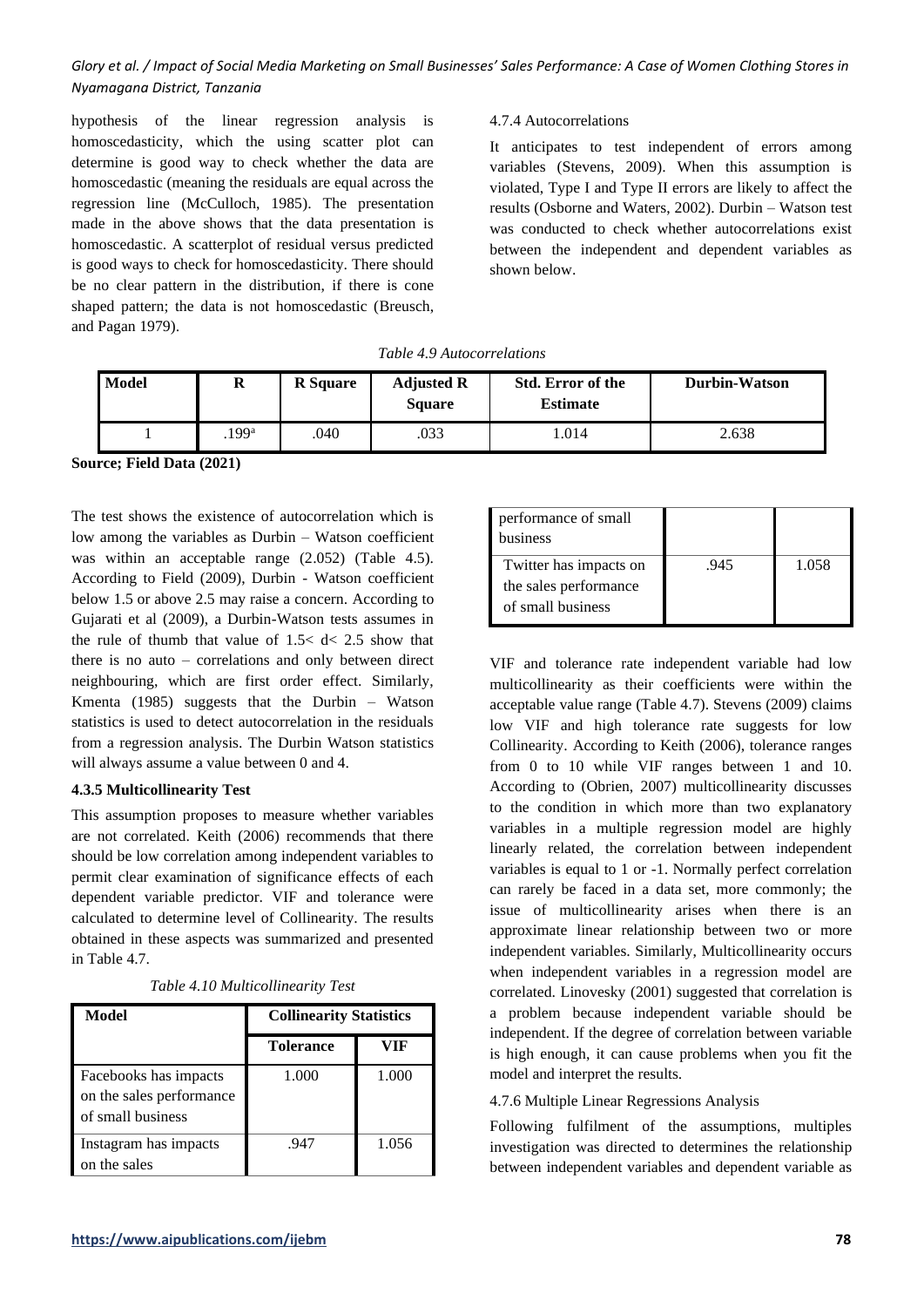depicted on table 4….and (Table 4.8) based on regression model, the Impacts of social media on the performance of small business.

| <b>Model</b> | R                | R<br><b>Square</b> | <b>Adjusted R</b><br><b>Square</b> | <b>Std. Error</b><br>of the<br><b>Estimate</b> |
|--------------|------------------|--------------------|------------------------------------|------------------------------------------------|
|              | 199 <sup>a</sup> | .040               | .033                               | 1.014                                          |

*Table 4.11 Multiple Linear Regressions Analysis*

## **Source; Field Data (2021)**

More results indicate analysts were significantly very influential as R square depicts .199<sup>a</sup> inferring the model explains .040 of variations of dependent variable (Table 4.7). Therefore, it can be concluded that there was strong relationship between independent variable. Present results were consistent with the Ibudunni et al (2017) who found 52% of variations were explained by the model. A multiple regression considers the effect of more than one explanatory variables on some outcome of interest. It evaluates the relative effect of the explanatory variables or independent variables on the dependent variable when holding all the other variables in the model constant (Rencher, 2012). From the results obtained, it can be established that the first assumption of multiple linear regression is that there is a linear relationship between the dependent variable and each of the independent variable. Also, the test will show values from 0 to 4 where a value of 0 to 2 shows positive autocorrelation and values from 2 to 4 show negative autocorrelation, the mid 0 point i.e. value 2, shows that there is no autocorrelation (Berk, 2007).

## **4.7.7 Relationship between social media and Increase of Sales Performance**

In this subsection the respondents who contributed in this study the respondents were asked about the out the relationship between independent variable and the dependent variable. The results obtained in this study were obtained, summarized and presented in Table 49 below as follows.

| Table 4.12 Relationship between Social Media and |
|--------------------------------------------------|
| <b>Increase of Sales Performance</b>             |

| <b>Model</b> | Unstandardize   Standardize |               |                     | т | Sig. |
|--------------|-----------------------------|---------------|---------------------|---|------|
|              | d Coefficients              |               |                     |   |      |
|              |                             |               | <b>Coefficients</b> |   |      |
|              | В                           | Std.<br>Error | <b>Beta</b>         |   |      |

| (Constant)                                                                       | 1.82<br>9         | .210 |         | 8.71<br>2 | .00<br>$\Omega$ |
|----------------------------------------------------------------------------------|-------------------|------|---------|-----------|-----------------|
| Facebooks<br>has impacts<br>on the sales<br>performanc<br>e of small<br>business | .205              | .087 | .199    | 2.35<br>5 | .02<br>$\Omega$ |
| Instagram<br>has impacts<br>on the sales<br>performanc<br>e of small<br>business | .078 <sup>b</sup> | .901 | .369    | .078      | .94<br>7        |
| Twitter has<br>impacts on<br>the sales<br>performanc<br>e of small<br>business   | .046 <sup>b</sup> | .526 | $-.599$ | $-0.046$  | .94<br>5        |

An inspection of individual predictor in the model significant in the model showed significant relationship between dependent and independent variables at least 5% with exceptional to faster transactions, customer updates accounts and free from long bank queues variables as indicated on (Table 4.9). **Facebook has impact** on the sales performance of small business (Beta = .199, P <.020). The results obtained in this aspect shows that the increase in the use of Facebook by 1-unit attributes increase of performance of small business by 0.20, the results were highly supported by Sanchez (2012), who suggested that the level of increase shows that the relationship between variables.

In the same vein, as shown in table12, it was also revealed that **Instagram has positive impact** on the sales performance of small business (Beta = .369,  $P < .947$ ) The results obtained in this aspect shows that the increase in the use of Facebook by 1 unit attributes increase of performance of small business by 0.947, the results were highly supported by Sanchez (2012), who suggested that the level of increase shows that the relationship between variables.

Also, it was revealed in that tablw 4.12 that Twitter has **no direct relationship on the sales performance** of small business (Beta =  $-.599$ , P <-.945). The results obtained in this aspect shows that the increase in the use of Twitter by 1 unit attributes increase of performance of small business by -0.945, the results were highly supported by Sanchez (2012), who suggested that the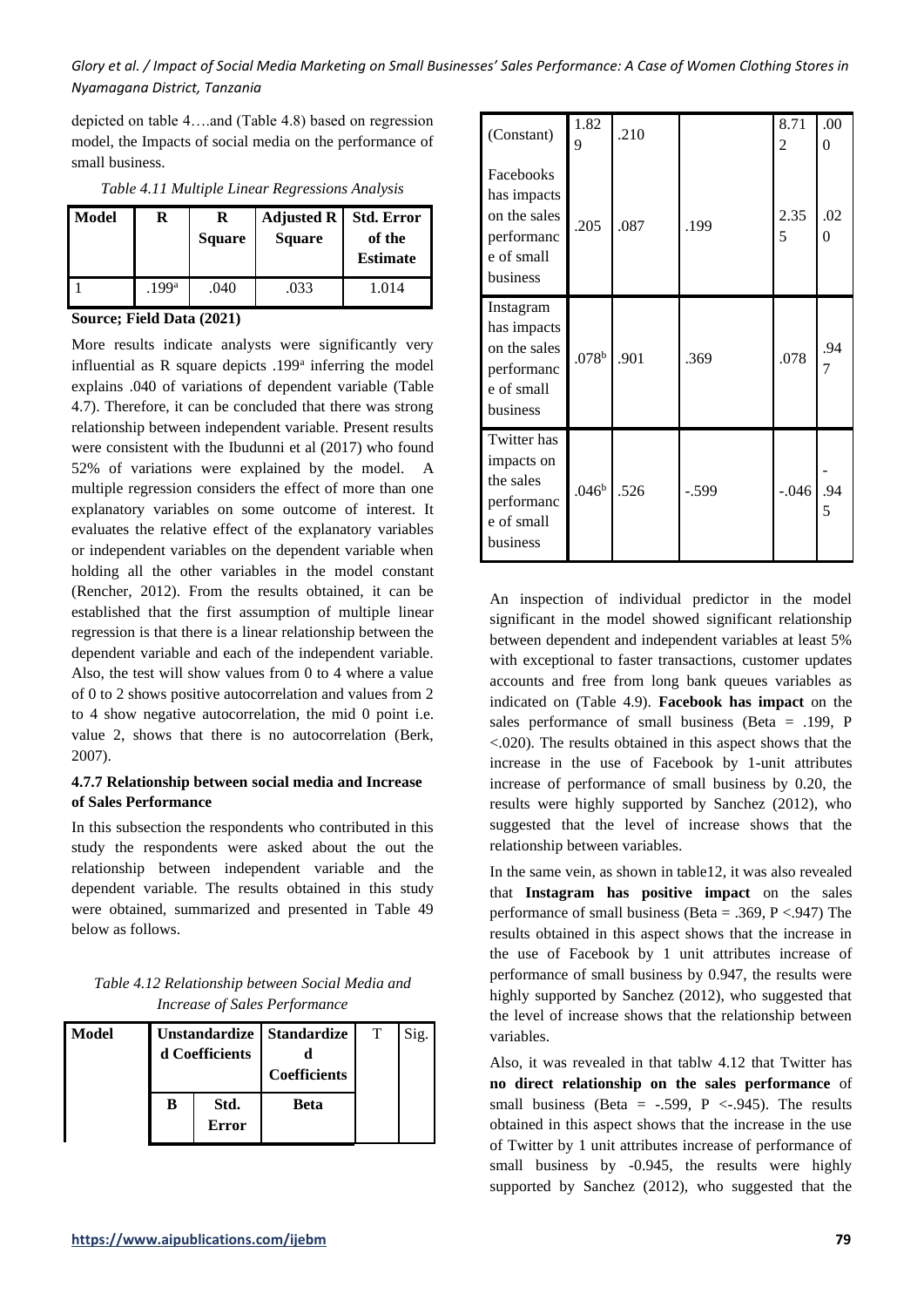level of increase shows that the relationship between variables.

Thus, from the these findings, it can be established that there is a constructive connection between the use Facebook marketing and sale performance of small business. Likewise, there is a negative connection between the use of twitter in marketing and performance of sale in small businesses.

## **V. CONCLUSION**

The study findings revealed that effective usage of social media marketing (Facebook and Instagram) was significantly correlated with improved sales outcomes. However, use of Twitter was found to have no significant impact on SMEs' sales growth. Indeed, the relationship between the use of twitter and sales performance is not substantiated. Unlike Twitter, the study results indicated that use of Facebook in marketing activities of small business enhanced sales performance. Thus, the study concludes, small businesses must use Facebook effectively in order to capture attention of the customer and eventually win customer purchase intention which in turn leads to increase of sales volumes. The further study further concludes that there is an optimistic relationship amongst the use of Instagram and performance of sales for small business. Thus, small business activities should set themselves on the effective use Instagram because it allows customers to visualize products sold in stores.

#### **RECOMMENDATIONS**

The study recommends that SMEs should be savvy in selecting the kind of social media they are using and the type of information they are sharing. This is because some social media platforms for instance Facebook and Instagram are very popular between customers. In the same regard, given the overwhelming information shared online, SMEs should selectively share the eye-catching information that would captivate customer attention to their business offers in order to avoid risk of remaining un-noticed in the densely populated social media platforms.

#### **REFERENCES**

- [1] Ahmadinejad, Bahareh & Najafi, Hadi. (2017). E-business through social media: A Quantitative Survey (Case Study: Instagram). *International Journal of Management, Accounting and Economics*. 4. 2017-2383.
- [2] Al-Ghandi et al, (2004), The effectiveness of Facebook as a Marketing tool.*International Journal of Mgt and Information Technology,* 10(2): 1815-1827
- [3] Al-Hadban, N & AL-Ghamdi, H & Al-Hassoun, T (2014). The Effectiveness of Facebook as a Marketing Tool (Saudi Arabia case study). *International Journal of Management and Information Technology,* 10(2) 1815 – 1827.
- [4] Appel, G., Grewal, L., Hadi, R., & Stephen, A. T. (2020). The future of social media in marketing. *Journal of the Academy of Marketing Science*, *48*(1), 79-95.
- [5] Aral, S., Dellarocas, C., & Godes, D. (2013). Introduction to the special issue—social media and business transformation: a framework for research. *Information Systems Research, 24*(1), 3-13.
- [6] Berk, Richard A. (2007). "Regression Analysis: A Constructive Critique". *Criminal Justice Review*. *32*(3): 301–302.
- [7] Bhattacherjee, A. (2012). *Social science research: Principles, methods, and practices*. Delhi: New Age.
- [8] Boateng, H. (2016). Customer knowledge management practices on a social media platform: A case study of MTN Ghana and Vodafone Ghana. *Information Development, 32*(3), 440-45
- [9] Breusch, T. S.; Pagan, A. R. (1979). "A Simple Test for Heteroscedasticity and Random Coefficient Variation". *Econometrical*. *47*(5): 1287–1294.
- [10] Bulearca M. & Bulearca S. (2010), Twitter: *Aviable Marketing tool for SMEs. Global Business and Management Research*, An International Journal, 2.296- 309.
- [11] Camil, A. J. (2017). The Effectiveness of Social Media Marketing In Small Business Performance: A Case Study of Central Business District. Nairobi: United States International University-Africa.
- [12] Charoensukmongkol, P., & Sasatanun, P. (2017). Social media use for CRM and business performance satisfaction: The moderating roles of social skills and social media sales intensity. *Asia Pacific Management Review, 22*(1), 25-34.
- [13] Cherotich, V. (2016). *Effect of Social Media Marketing Strategy on the Performance of Women Owned Micro and Small Enterprises in Kasarani Division, Nairobi County, Kenya.* University of Nairobi.
- [14] Costantine, D. (2013). *The social media and Organisational Performance among Civil Society Organisation in Tanzania.* Unpublished dissertation.
- [15] Creswell, J. W. (2012a). *Educational research: Planning, conducting, and evaluating quantitative*: Prentice Hall Upper Saddle River, NJ.
- [16] Creswell, J. W. (2012b). *Research design: Qualitative, quantitative, and mixed methods approach.* London: Sage Publications.
- [17] Cripps et al, (2020), *Crowd sourcing through Twitter for Innovation*, BLED 2020 Proceedings. 30. [https://aisel.](https://aisel/)aisel,org/bled2020/30
- [18] Curran, Kevin & O'Hara, Kevin & O'Brien, Sean. (2011). The Role of Twitter in the World of Business. IJBDCN. 7. 1-15. 10.4018/jbdcn.2011070101.
- [19] Cutura, J. (2007). Voices of Women Entrepreneurs in Tanzania. Retrieved from
- [20] De Vries, N. J., & Carlson, J. (2014). *Examining the drivers and brand performance implications of customer engagement with brands in the social media environment*. Journal of Brand Management, 21(6), 495-515.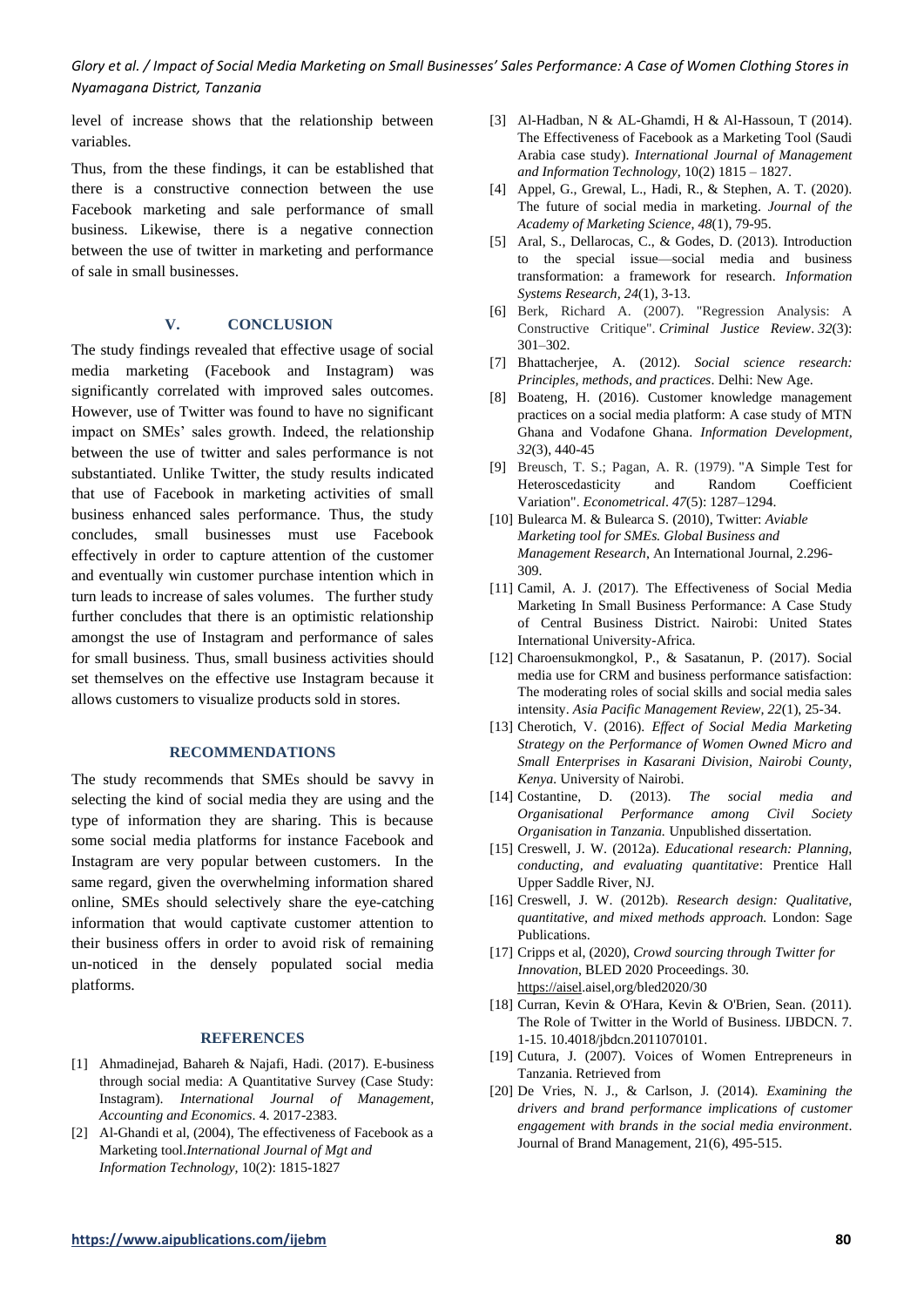- [21] Denscombe, M. (2014). *The good research guide: for small-scale social research projects:* McGraw-Hill Education (UK).
- [22] Dodokh, A., & Al-Maaitah, M. A. (2019). *Impact of Social Media Usage on Organizational Performance in the Jordanian* Dead Sea Cosmetic Sector.
- [23] Drost, E. A. (2011). Validity and reliability in social science research*. Education Research and perspectives, 38*(1), 105.
- [24] Ena Buinac and Jonatan Lundberg (2016) Instagram as a Marketing Tool A Case Study about how Companies Communicate their Brands on Social Media. Department of Business Administration, Technology and Social Sciences.
- [25] Fink M. et al (2020), *Effective entrepreneurial marketing on Facebook – a longitudinal study,* Journal of business Research, Volume 113.
- [26] Foltean, F. S., Trif, S. M., & Tuleu, D. L. (2019). *Customer relationship management capabilities and social media technology use:* Consequences on firm performance. Journal of Business Research, 104, 563-575.
- [27] Fulgoni, G. M. (2016), *In the Digital World, Not Everything that can be Measured Matters*, Journal of Advertising Research, Vol. 56(1), 2-9.
- [28] Gamba, F. J. (2019). SME development policies of Tanzania and Rwanda: comparability of policy presentation on focus, significance, challenges and participation. *Journal of Development and Communication Studies, 6*(1), 1-17.
- [29] Gay, L. R., Mills, G. E., & Airasian, P. W. (2012*). Educational research: Competencies for analysis and application*: Merrill Columbus, OH.
- [30] Geçti, F., & Dastan, I. (2013). The impact of social mediafocused information & communication technologies on business performance via mediating mechanisms: An exploratory study on communication and advertising agencies in Turkey. *International Journal of Business and Management, 8(7),* 106.
- [31] Gujarati, Damodar N.; Porter, Dawn C. (2009). *Basic Econometrics* (5th ed.). Boston: McGraw-Hill Irwin.
- [32] Gujarati, Damodar N.; Porter, Dawn C. (2009). *Basic Econometrics* (5th ed.). Boston: McGraw-Hill Irwin.
- [33] Haarman, E., J. Tjaden and G. López (2020): Assessing the Effectiveness of Online Facebook Campaigns Targeting Potential Irregular Migrants: A Pilot Study in Three West African Countries. International Organization for Migration, Geneva.
- [34] Holzner, S. (2009). *Facebook marketing: Leverage social media to grow your business.* Indianapolis: Que Publishing.
- [35] International Growth Centre. (2016). *Report and comments on the IGCSIDO impact evaluation scoping visit.* London: London School of Economics.
- [36] Jenalyn Shigella G. Yandug, Diana Marie B. De Francia, and Joymicah O. Paulo (2020) Assessment and Improvement of Facebook Business Platforms for SMEs in the Philippines. Proceedings of the International Conference on Industrial Engineering and Operations Management Dubai, UAE.
- [37] Johansson, K., & Corvera, M. (2011). SMEs and social media-A study about how SMEs in the fashion industry should approach social media. Kenya Vision, 2030.
- [38] John, U. (2020). The bolts and nuts of online content regulation in Tanzania. *Information & Communications Technology Law, 29*(1), 45-65.
- [39] Khan S. (2018), Instagram as a Marketing Toll for Luxury brands. Int. Journal of Management. Bus. Res, 8(2), 120 - 126, Saudi Arabia.
- [40] Kmenta, Jan (1986). *Elements of Econometrics* (Second ed.). New York: Macmillan. pp. 328–332.
- [41] Kmenta, Jan (1986). *Elements of Econometrics* (Second ed.). New York: Macmillan. pp. 328–332.
- [42] Kothari, C. R. (2004). *Research methodology: Methods and techniques.* Delhi: New Age International.
- [43] Kwabena, A. E., Li, K., Bonsu, O.-A. M., Faamaa, O. B., & Alexander, B. (2020). *Effects of social media on Firm Performance and Customer Relations-Evidence from Ghana*. *Business and Economic Research, 10*(1), 101-111.
- [44] Liang, C.-J., Chen, H.-J., & Wang, W.-H. (2008). Does online relationship marketing enhance customer retention and cross-buying? *The service industries journal, 28*(6), 769-787.
- [45] Lipovestky; Conklin (2001). "Analysis of Regression in Game Theory Approach". *Applied Stochastic Models in Business and Industry*. **17** (4): 319–330.
- [46] Lipovestky; Conklin (2001). "Analysis of Regression in Game Theory Approach". *Applied Stochastic Models in Business and Industry*. **17** (4): 319–330.
- [47] Mandari, H., & Koloseni, D. (2016). Evaluating social media utilization on the implementation of E-government goals in Tanzania. J. Afr. Res. Bus. *Technol, 201 (6),* 1-8.
- [48] Marzouk, W. G. (2016). *Usage and effectiveness of social media marketing in Egypt: An organization perspective*. Jordan Journal of Business Administration, 407(3654), 1- 30.
- [49] Masele, J. (2017). *Towards Social Media usage for Promotional Activities in Tanzanian pension schemes A Factor Scores Regression Analysis of Perceived Factors*. Business Management Review, 20(1), 38-52.
- [50] Matthias F, Monika K, Johannes G, Arne F, Rainer H, (2020) Effective entrepreneurial marketing on Facebook – A longitudinal study. Journal of Business Research, Volume 113. Pages 149-157.
- [51] McCulloch, J. Huston (1985). "On Heteroscedasticity". *Econometrical*. 53 (2): 483.
- [52] McKinsey & Company. (2019). T*he state of fashion 2020.* BOF McKinsey & Company, accessed (17.01. 2020) at: https://www. mckinsey. com/~/media/McKinsey/Industries/Retail/Our% 20Insights/The% 20state% 20of% 20fashion, 202020.
- [53] Mishra, S. (2005), *Research methods in the social sciences*. British Journal of Educational Technology, 36(3), 579-580.
- [54] Mugenda, V. M., A. (2003). *Research Methods Quantitative and Qualitative. Nairobi – Kenya:* Longhorn Publishers.
- [55] Mwanza City Council. (2016). *Strategic Plan* 2016/2017- 2020/2021. Ilemela: Office of Municipal Director.
- [56] Netta, S. (2015). Improving SME's brand Awareness by digital marketing. URL: https://www. theseus. fi/bitstream/handle/10024/96452/soininen\_netta. pdf.
- [57] Newberry, C. (2019), *Illustration of two people climbing a line graph 37, Instagram Stats that matter to marketers in*